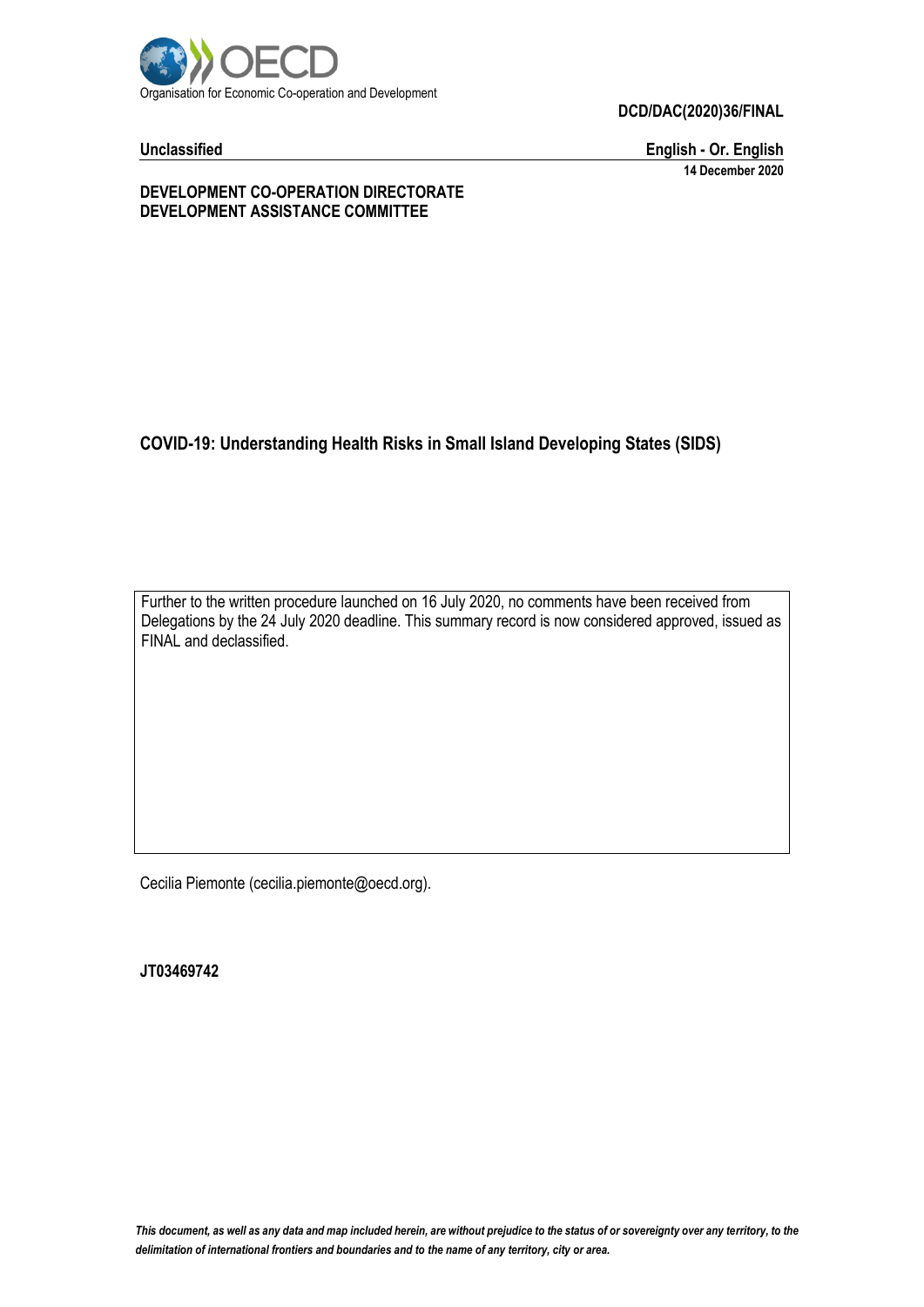## **Key findings:**

- **Some HIC and late UMIC-SIDS may be subject to greater short-term health needs relative to their less wealthy peers in the current Covid-19 crisis. This is mainly due to the high prevalence rates of chronic disease conditions in their populations.**
- **All other factors being equal, the health sector in LDC-SIDS is not at greater risk than in other SIDS. However it is highly recommended in their case to follow closely the evolution of the crisis as they may see higher infection rates (e.g. if they suffer from high prevalence).**
- **As a long-term strategy, the DAC should target its interventions in the health sector on (i) fighting non-communicable diseases (NCDs), and (ii) continuing to combat inequalities and promote poverty reduction as key factors to build resilient health systems.**

This note attempts to map the health risks associated with the Covid-19 crisis in SIDS. The present analyses can be summarised as an ex-ante snapshot of the health situation as SIDS confront the crisis. It builds on a risk indicator based on an examination of underlining rates of chronic conditions believed to be key health risk factors in the case of Covid-19<sup>1</sup> and their general economic situation (or economic vulnerability), crossed with an index evaluating the current performance of the local health systems. The evidence collected from this analysis helps identify, *ceteris paribus<sup>2</sup>* , those SIDS presenting an ex-ante health situation probably more vulnerable to the Covid-19 crisis relative to those with lower risks. In this sense, it could help inform DAC members as they adjust their interventions to different SIDS' needs.

 $1$  Certain groups are more vulnerable to COVID-19, notably older people, and those with diabetes, high blood pressure, obesity, heart disease and chronic lung disease (also known as non-communicable diseases). (World Health Organisation, 2020[5])

 $2$  Ceteris paribus: mainly refers to the underlying prevalence rate.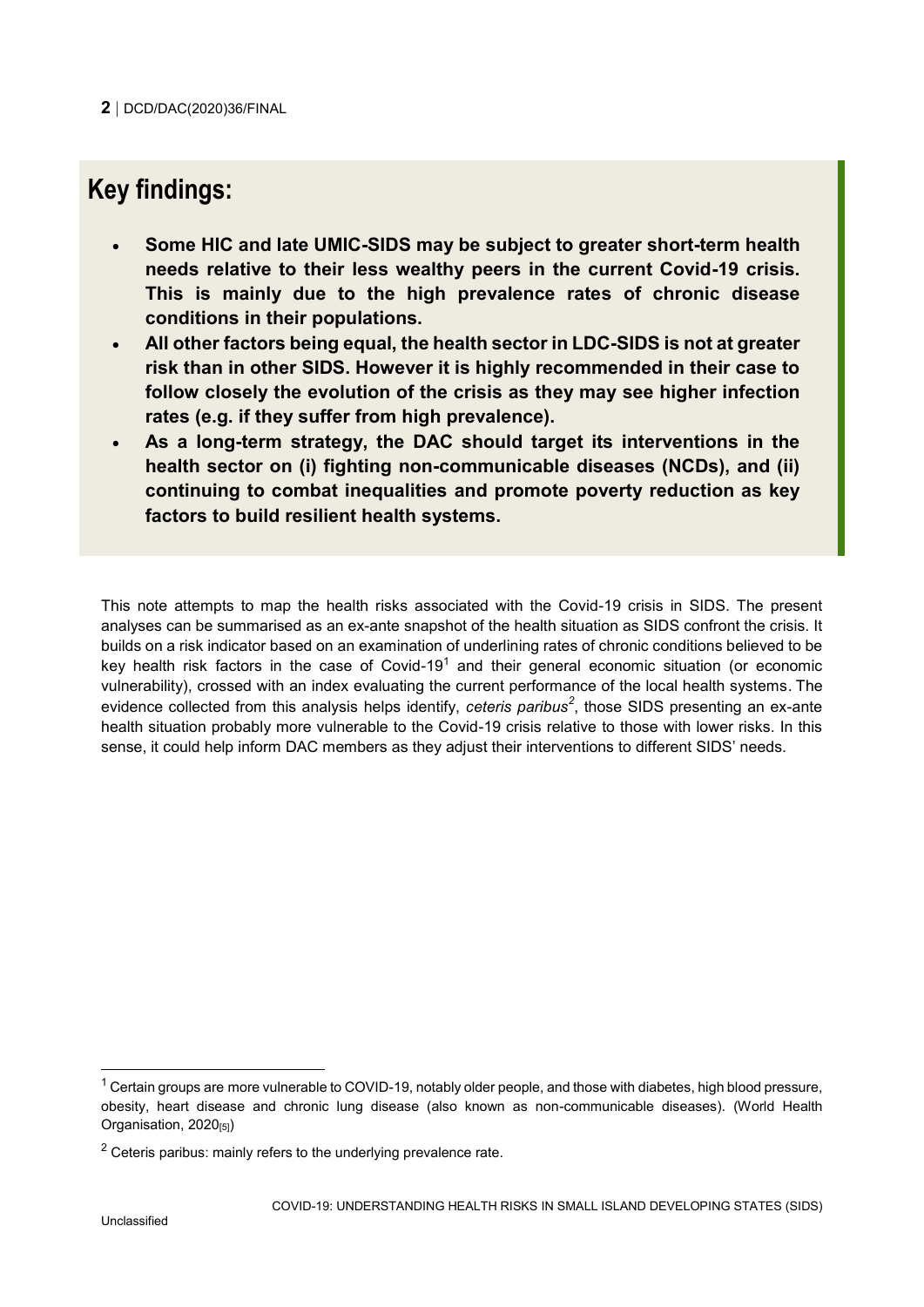#### **Box 1. Methodology**

This note studies thirty-one SIDS countries: thirty as currently included in the DAC List of ODA Recipients<sup>3</sup> (these are: Antigua and Barbuda, Belize, Cabo Verde, Comoros, Dominica, Dominican Republic, Fiji, Grenada, Guinea-Bissau, Guyana, Haiti, Jamaica, Kiribati, Maldives, Marshall Islands, Mauritius, Micronesia, Montserrat, Nauru, Palau, Papua New Guinea, Saint Lucia, Saint Vincent and the Grenadines, Samoa, Sao Tome and Principe, Solomon Islands, Suriname, Timor-Leste, Tonga, Tuvalu and Vanuatu) and additionally the Seychelles, recently graduated from the List (2018)<sup>4</sup>.

Two indicators are used and combined to have an overall picture. The first one, hereafter called the 'Covid-19 health risk indicator', ranks the population's current health well-being, compiling a score that takes into account the underlining rates of chronic conditions believed to be key risk factors for health in the case of Covid-19. Equally weighted, they are, 1) the smoking rate (share of the population aged > 15 years old who smoke), 2) the share of the population aged 65 or more, 3) the hypertension prevalence, 4) the obesity prevalence, 5) the diabetes prevalence of the total population<sup>5</sup> and (6) the vulnerability of the country's general economic situation as measured by the indicator underlying the  $LDC<sup>6</sup>$  definition. Each of the six components are scored from 0 (lowest risk) to 5 (highest risk) and weighted equally. A second indicator refers to the current performance of the local health systems, as computed by the health component of the Global Health Security Index (Nuclear Threat Initiative, Johns Hopkins Center for Health Security and the Economist Intelligence Unit,  $2019_{(1)}$ .

**High prevalence rates of chronic diseases position five Pacific SIDS out of nine as susceptible, exante, of having the highest health risks in light of the Covid-19 crisis.**

**Although they do not have the lowest levels of income per capita (four out of five countries are classified as upper middle income), Pacific SIDS could suffer more than their peers from the Covid-19 crisis.** This is the case for Fiji, Marshall Islands, Samoa, Tonga and Kiribati (the first four being UMIC and the last LMIC). This is mainly due to a high prevalence of chronic diseases in their populations combined with relatively lower performance levels in their health systems.

**Additionally, and even if candidate for ODA graduation in the coming years, a HIC SIDS is also in this highest risk group in health terms.** The high income country (Antigua and Barbuda) also figures among this group of nine countries. (Figure 1, left high quadrant: red dots; and Table 1, column a).

 $3$  Due to lack of data, it was not possible to compute figures for Cuba or Niue, despite their inclusion on the DAC list of ODA Recipients.

 $4$  Added to the present analysis in order to take advantage of the wealth of data available and as a learning exercise for upcoming graduates. Cook Islands also recently graduated (2019) but was not included in the study because of lack of data.

<sup>5</sup> These five first indicators, even if slightly different, were inspired by the Gallup exercise made for the USA concerning the different situation of its states as described in (Gallup, 2020<sub>[3]</sub>). Unlike the Gallup exercise, a sixth indicator is included in this analysis to reflect economic vulnerability as a result of their different levels of development (and as a proxy to their access to hygiene, sanitation, given vulnerability due to their poverty levels, etc.).

 $6$  The LDC status is defined by three indicators: HAI, GNI per capita and EVI, the three equally weighted. This indicator was used here as a proxy to the countries' "general economic situation" and equally weighted with the other five health condition components.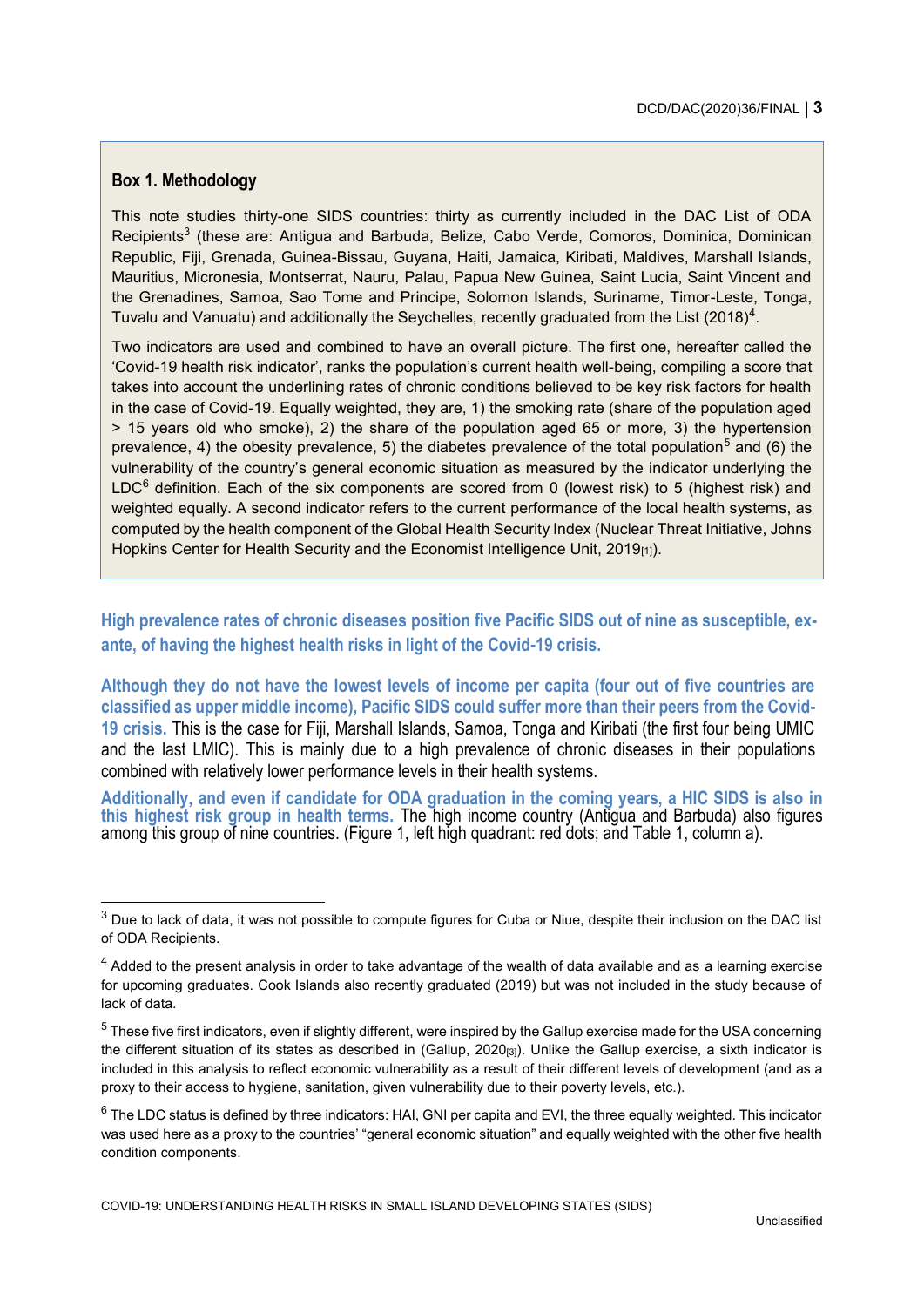#### **4** DCD/DAC(2020)36/FINAL

**Figure 1. High income levels do not necessarily correlate with high performance health systems nor lower risks to the Covid-19 crisis in SIDS.**



Note: Red dots represent SIDS with above average health risks and below average health system performance; green dots represent SIDS with lower health risks than the average and health systems performing above average for SIDS; purple dots represent LDC-SIDS. Source: Author's calculations. See Box 1 on Methodology.

#### **Table 1. SIDS sorted according to greatest and least health risks in light of the Covid-19 crisis.**

| Most risky                | Least risky                |
|---------------------------|----------------------------|
| (a)                       | (b)                        |
| Antigua and Barbuda (HIC) | Cabo Verde (LMIC)          |
| Fiji (UMIC)               | Dominican Republic (UMIC)  |
| Grenada (UMIC)            | Guyana (UMIC)              |
| Jamaica (UMIC)            | Maldives (UMIC)            |
| Kiribati (LMIC)           | Micronesia (LMIC)          |
| Marshall Islands (UMIC)   | Papua New Guinea (LMIC)    |
| Saint Lucia (UMIC)        | Solomon Islands (LMIC/LDC) |
| Samoa (UMIC)              |                            |
| Tonga (UMIC)              |                            |

Note: Most risky and least risky in terms of figuring above or below, respectively, the average of the 'Risk to Covid-19 in health' and 'Health system scoring' indicators.

Source: Author's design.

**Ex-ante, the majority of SIDS countries with the lowest health risk (four out of seven) are categorised under the lower and middle income category, while one is even an LDC.** This is the case for Cabo Verde, Micronesia, Papua New Guinea and Solomon Islands (the first three LMICs and the last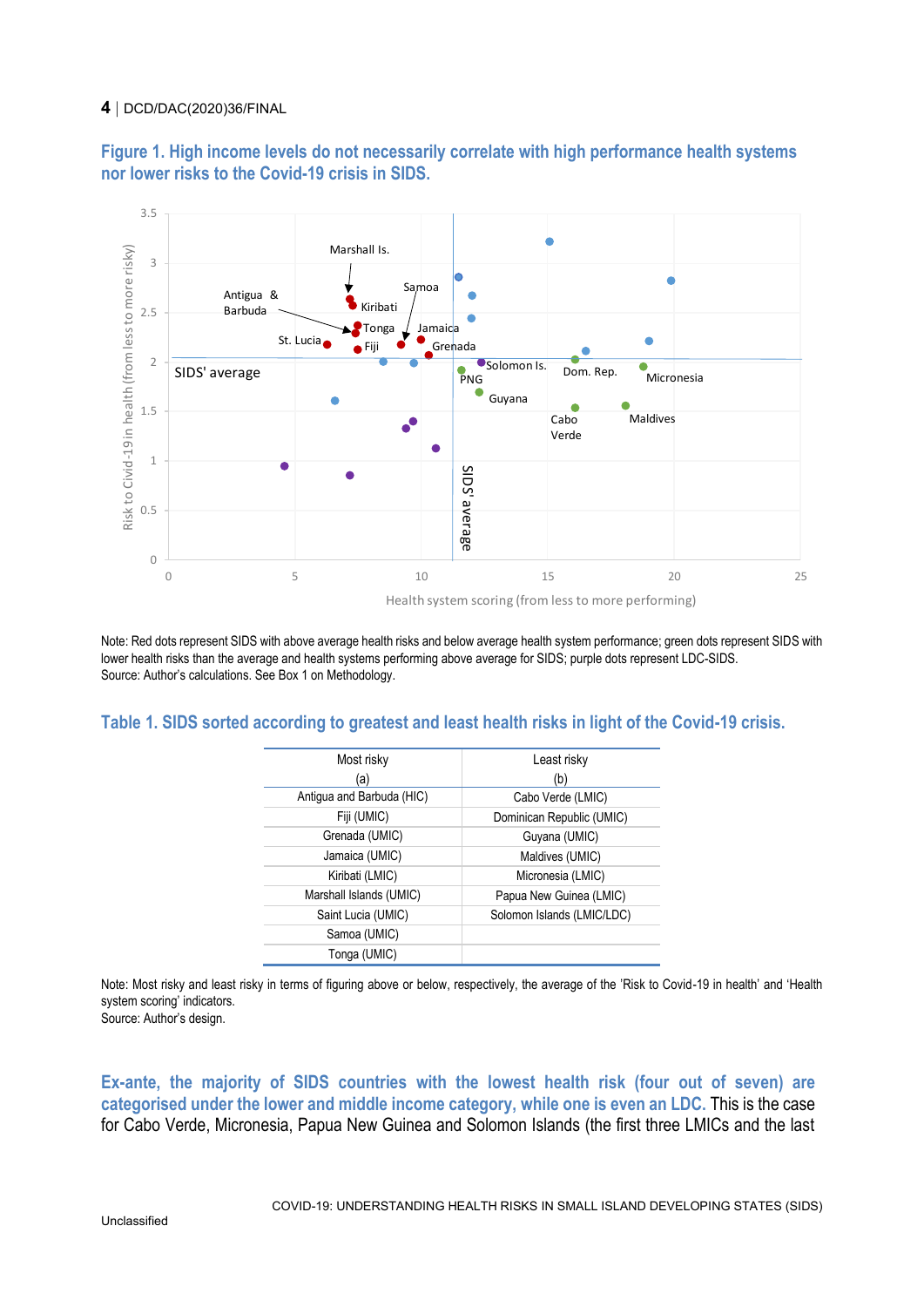also LDC<sup>7</sup> ). Additionally, three UMIC SIDS are categorised as less risky in terms of health issues: Dominican Republic, Guyana and Maldives. (Figure 1, right low quadrant: green dots<sup>8</sup>; and Table 1, column b).

**Most LDC-SIDS (five out of six) are not among the higher-risk countries in terms of health concerns, and even the sixth is among those with the lowest risk.** 

**However this point should be taken with caution because the current exercise implicitly assumes the same rate of prevalence of the Covid-19 in all the countries analysed.** Recent experience in the developed world shows that different populations have been differently affected by the health crisis (e.g., African Americans and Hispanics in the United States<sup>9</sup>), and this mainly relates to income inequalities/poverty incidence. Indeed, the impossibility to 'lockdown' because of the need to work, inequalities in access to basic hygiene/water, multi-generations under a same roof, among others, are variables that can increase the rate of infectiousness and make the population more likely to be infected.<sup>10</sup>

**In light of the results obtained and other forthcoming research** (OECD, Forthcoming[2])**, it would be highly recommended for the DAC to increase its focus on fighting NCDs in order not only to combat these 'contemporary' diseases<sup>11</sup> but also to mitigate the Covid-19-related effects (or other similar infectious diseases that could emerge in the coming years).**

**Increasing efforts to strengthen health systems in particular in minimising the causes and consequences of NCDs could render health systems more resilient to newer infectious diseases such as Covid-19.** Indeed, more and more countries suffer from high prevalence rates of obesity, diabetes and hypertension, regardless of their level of wealth.

**Finally, the DAC should continue to combat inequalities and promote poverty reduction as key factors to establish resilient health systems.**

**The resilience of health systems depends not only on their capacity to combat disease, drawing on adequate health infrastructure and up-to-date research.** Factors typically beyond the system's responsibilities also exert a pernicious influence. The Covid-19 crisis has demonstrated that poverty and inequalities are considerable stress factors on a health system. For disadvantaged populations, lower levels of basic hygiene, limited access to reliable information on good health measures, and greater proximity of younger populations to older (more vulnerable) generations under the same roof have limited the feasibility and efficacy of confinement and increased the risk of infection.

 $7$  Solomon Islands is scheduled to graduate from the LDC category in 2024.

 $8$  Note that Solomon Islands is shown in purple (as are other LDCs).

<sup>&</sup>lt;sup>9</sup> https://www.economist.com/science-and-technology/2020/05/21/the-risk-of-severe-covid-19-is-not-uniform

 $10$  An interesting analysis including environmental well-being variables such as size, construction and home location was recently produced by (Brown, Ravallion and Walle,  $2020_{[4]}$ ). It concludes that 'poorer households will have less capacity to follow WHO recommendations' --like learning, isolating and washing. It would have been interesting to incorporate such variables (or proxies for them) in the preparation of our indicator, however, lack of data prevented this.

<sup>&</sup>lt;sup>11</sup> (Shariful et al., 2014<sub>[6]</sub>); (World Health Organisation, 2016<sub>[7]</sub>); (Kostovaa et al., 2018<sub>[8]</sub>) (OECD, Forthcoming<sub>[2]</sub>)